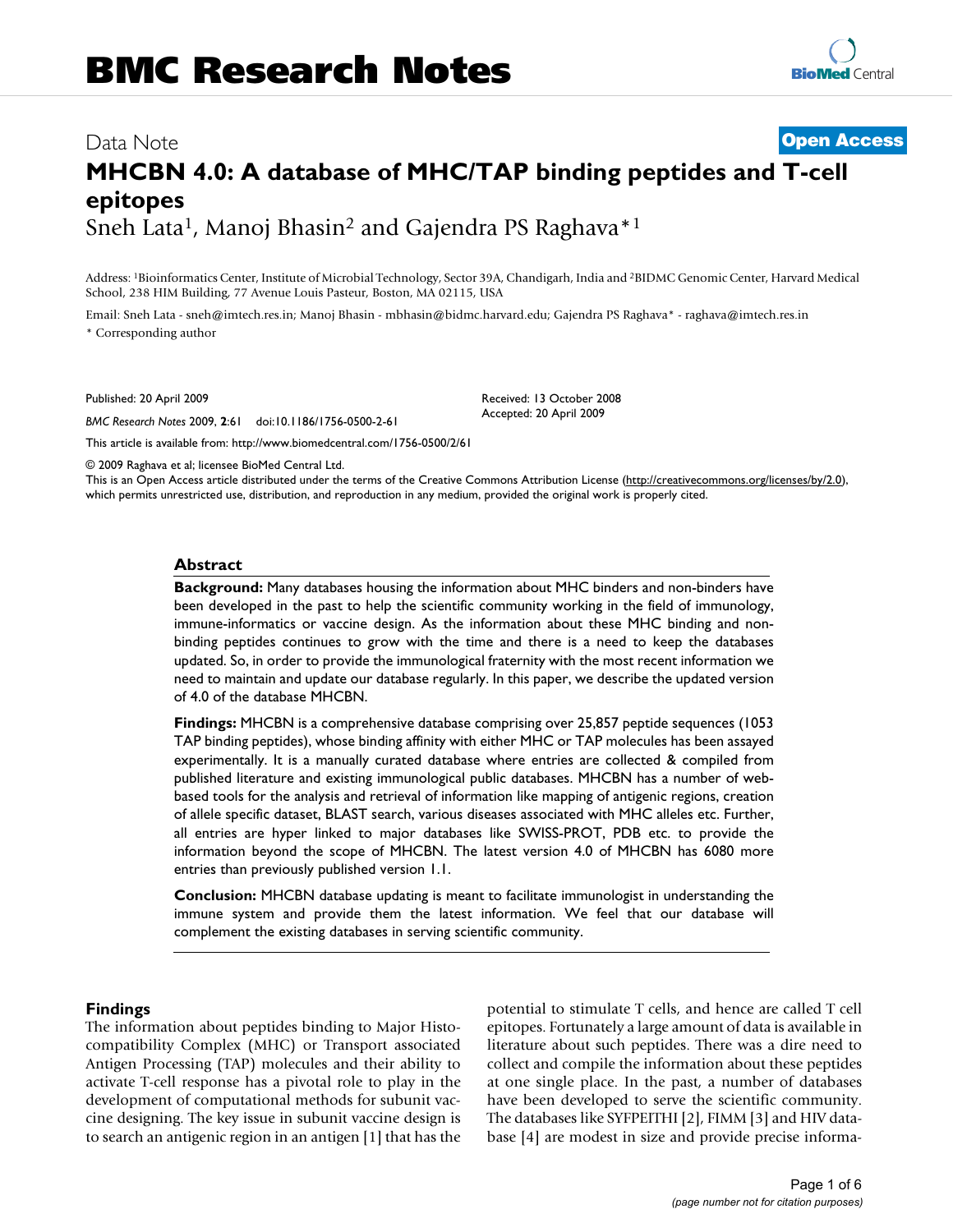tion. MHCPEP [\[5\]](#page-4-4) is a widely used comprehensive database of MHC binding peptides but has not been updated since 1998 and doesn't include the tools for data extraction and analysis.

In order to overcome the limitations of MHCPEP and to provide information about a large number of peptides, two databases MHCBN [[6](#page-4-5)] and AntiJen/JenPep [[7](#page-4-6)[-9\]](#page-4-7) were developed. Recently a database IEDB [[10-](#page-4-8)[12](#page-4-9)] has been developed, which is a comprehensive knowledge centre, a repository of immune epitopes. These immunological database/resources are serving the scientific community working in the field of immunology, immune-informatics or vaccine design [\[13](#page-4-10)[-18](#page-5-0)]. MHCBN has a number of unique features and is heavily used  $(\sim 1000$  hits per day) and has been cited ( $\sim$ 70 times) by immunologists since it was created (in 2002). It is a well-maintained database with regular updates and growing continuously in term of entries and new features. In this paper, we describe the recent and updated version 4.0 of MHCBN.

### *Database description and availability*

The updated version of database MHCBN is freely available at<http://www.imtech.res.in/raghava/mhcbn>or [http://](http://bioinformatics.uams.edu/mirror/mhcbn/) [bioinformatics.uams.edu/mirror/mhcbn/](http://bioinformatics.uams.edu/mirror/mhcbn/) (mirror site). PostgresSQL relational database management system (RDBMS) has been used for storing, retrieving and managing the data. All the scripts have been written using programming language PERL; CGIperl has been used for common gateway interface and Pgperl for accessing information from PostgreSQL. The database MHCBN has been developed and launched on SUN machine T1000 under Solaris 10.0 environment using Apache httpd server. The detailed architecture of the database is depicted in figure [1.](#page-1-0) Following is brief description of data available at MHCBN 4.0.

### *MHC binders*

MHCBN provides comprehensive information of about 20720 MHC binders (Tables [1](#page-2-0), [2](#page-2-1), [3](#page-3-0) and [4\)](#page-3-1). Information about the MHC binding peptide includes, peptide sequence, source protein, binding affinity with MHC allele, T-cell activity etc. All entries are manually annotated.

### *MHC non-binders*

One of the major challenges in the field of immune-informatics is to develop methods for predicting MHC binders in an antigenic sequence. Both negative and positive examples play equally important role in the development of a prediction method [\[19](#page-5-1)]. Therefore, this database database also harbours information about more than 4000 non-binders (Table [1](#page-2-0), [2](#page-2-1), [3](#page-3-0), [4\)](#page-3-1), which may prove beneficial to the immunological fraternity. Even the large comprehensive database IEDB maintains great information about the negative peptide or non-binders.

<span id="page-1-0"></span>

**Figure 1 Detailed architecture of MHCBN database**.

### *T-cell Epitopes*

The database consists of more than 6700 T-cell epitopes that may by either  $T_{helper}$  or CTL epitopes (Table [1,](#page-2-0) [2,](#page-2-1) [3,](#page-3-0) [4\)](#page-3-1). Comprehensive information is provided about each epitope that includes its sequence, MHC binding allele, reference etc. Our collection also, has epitopes, whose MHC binding allele is not known.

### *TAP binders*

Another unique feature of MHCBN is that it provides complete information about TAP binding peptides. Current version of MHCBN has more than 1000 TAP binders (Table [1](#page-2-0), [2](#page-2-1), [3,](#page-3-0) [4\)](#page-3-1). These TAP binders are important for understanding endogenous antigen processing and for developing method to predicting TAP binders [\[15](#page-4-11)[-17\]](#page-5-2).

### *MHC Sequence and Structure*

MHCBN maintains complete amino acid sequences of those MHC alleles whose binding peptide is available in the database. This may be fruitful to understand the relationship between the MHC sequence and its binding peptides. In addition, MHCBN also maintains tertiary structure information of those MHC alleles, whose structures have been solved and available in Protein Databank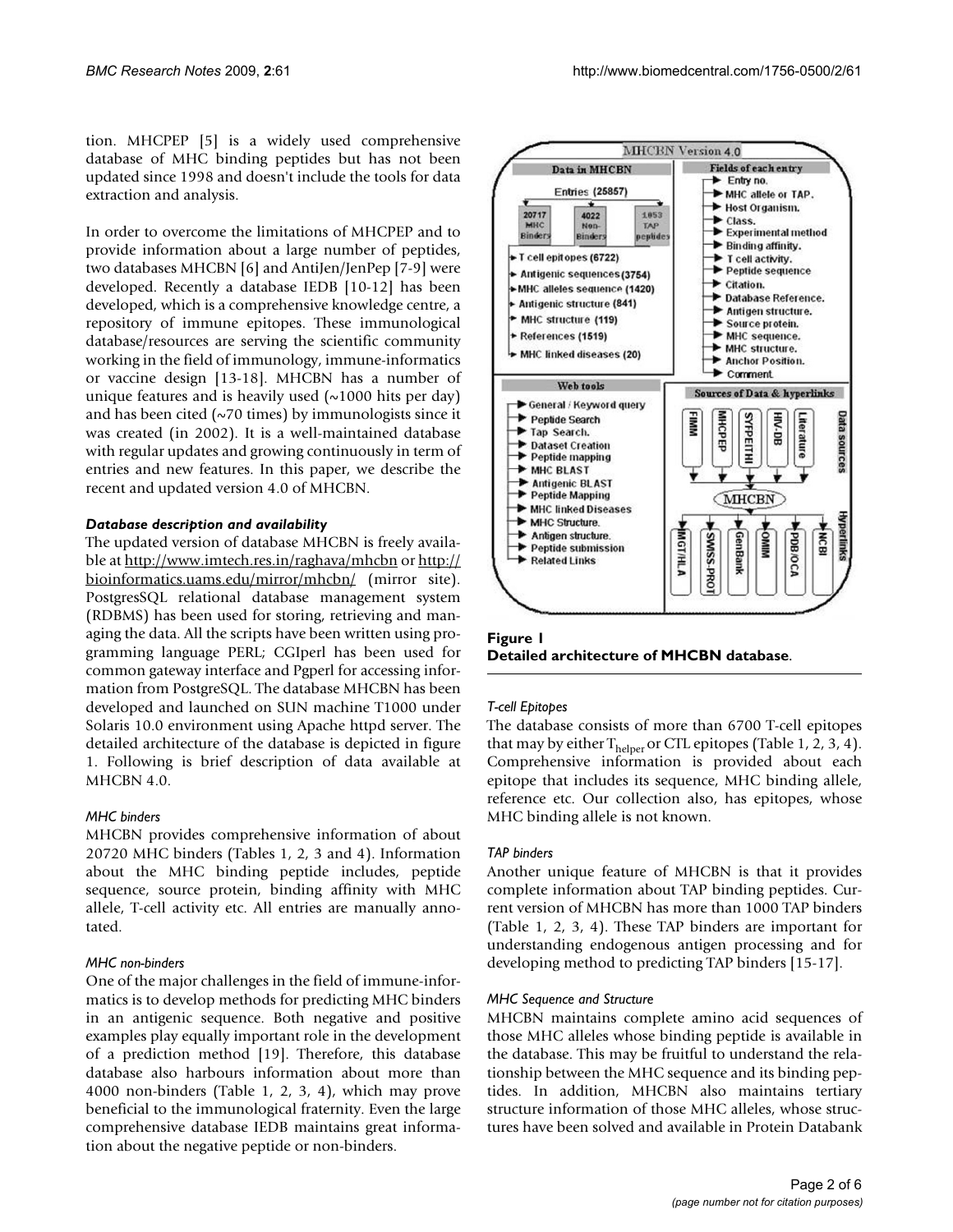| <b>MHC Allele</b>    | <b>MHC Binders</b> | <b>MHC Non-Binders</b> | <b>T-cell epitopes</b> |
|----------------------|--------------------|------------------------|------------------------|
| <b>HLA-A</b>         | 4781               | 497                    | 1437                   |
| <b>HLA-B</b>         | 2778               | 183                    | 904                    |
| <b>HLA-Cw</b>        | 137                | 15                     | 53                     |
| <b>HLA-G + HLA-E</b> | 25                 | 0                      | 0                      |
| <b>TAP</b>           | 643                |                        |                        |

<span id="page-2-0"></span>**Table 1: Statistics of MHCBN data specific for various Human MHC Class-1 alleles**

(PDB). Structural information can be exploited for docking of MHC binders in MHC grooves.

### *Antigen Sequence and Structure*

This database consists of amino acid sequences of more than 3700 antigens. These antigens are sources of the peptides maintained in our database. These antigens are important to understand conservation in and around binding region (i.e. binding regions and amino acids around MHC binders). In addition, the database also has structures of around 840 antigens. These antigenic structures are useful to understand structure of a MHC binder in its native protein.

## *MHC-linked diseases*

The database also provides information about diseases associated with various MHC alleles (e.g. autoimmune diseases). MHC allele responsible for a particular disease can be easily obtained by specifying the name of the disease or vice versa. The field is linked to OMIM database for more detailed information about the particular disease.

## *Description of web tools*

MHCBN provides a number of online web tools that allow the users to retrieve and analyze the information. These web tools have been designed to facilitate the user in retrieving information from the database. Following are the main tools provided in MHCBN:

## *General query*

General query option allows the user to perform a keyword search on any field of the database and to extract the detailed information. The keyword can be a peptide sequence, its source protein, MHC allele, published references etc. A user can get specific and precise information by selecting appropriate values of the MHC allele, MHC class, host organism, binding strength and T cell activity in the form. User can also restrict the display of information by selecting only required fields.

# *Peptide search*

This option allows user to search their peptide against peptides/binders in MHCBN. In addition to identical search, server also allows searching of binders, which have few residue mismatches with query peptide. It has a number of options including search against a specific class of MHC binders, binders of an organism, T-cell epitopes.

## *Searching TAP binders*

A user can search TAP binders in our database using various options. The data binding to TAP transporter will be useful in understanding the process of endogenous antigen processing. It is also beneficial in analysis of TAPbinding peptides and development of better prediction methods.

## *Dataset creation*

One of the major goals behind the development of MHCBN is to provide a comprehensive source of data for the development of new and more accurate computational methods useful in subunit vaccine design. This interactive tool thus comes to aid for the creation of allelespecific datasets. MHCBN allows user to create dataset from database using their own conditions like creation of

<span id="page-2-1"></span>**Table 2: Statistics of MHCBN data specific for various Human MHC Class-2 alleles**

| <b>MHC Allele</b> | <b>MHC Binders</b> | <b>MHC Non-Binders</b> | <b>T-cell epitopes</b> |
|-------------------|--------------------|------------------------|------------------------|
| <b>HLA-DR</b>     | 7486               | 2759                   | 1606                   |
| <b>HLA-DQ</b>     | 779                | 6                      | 147                    |
| <b>HLA-DP</b>     | 123                | ۰                      | 84                     |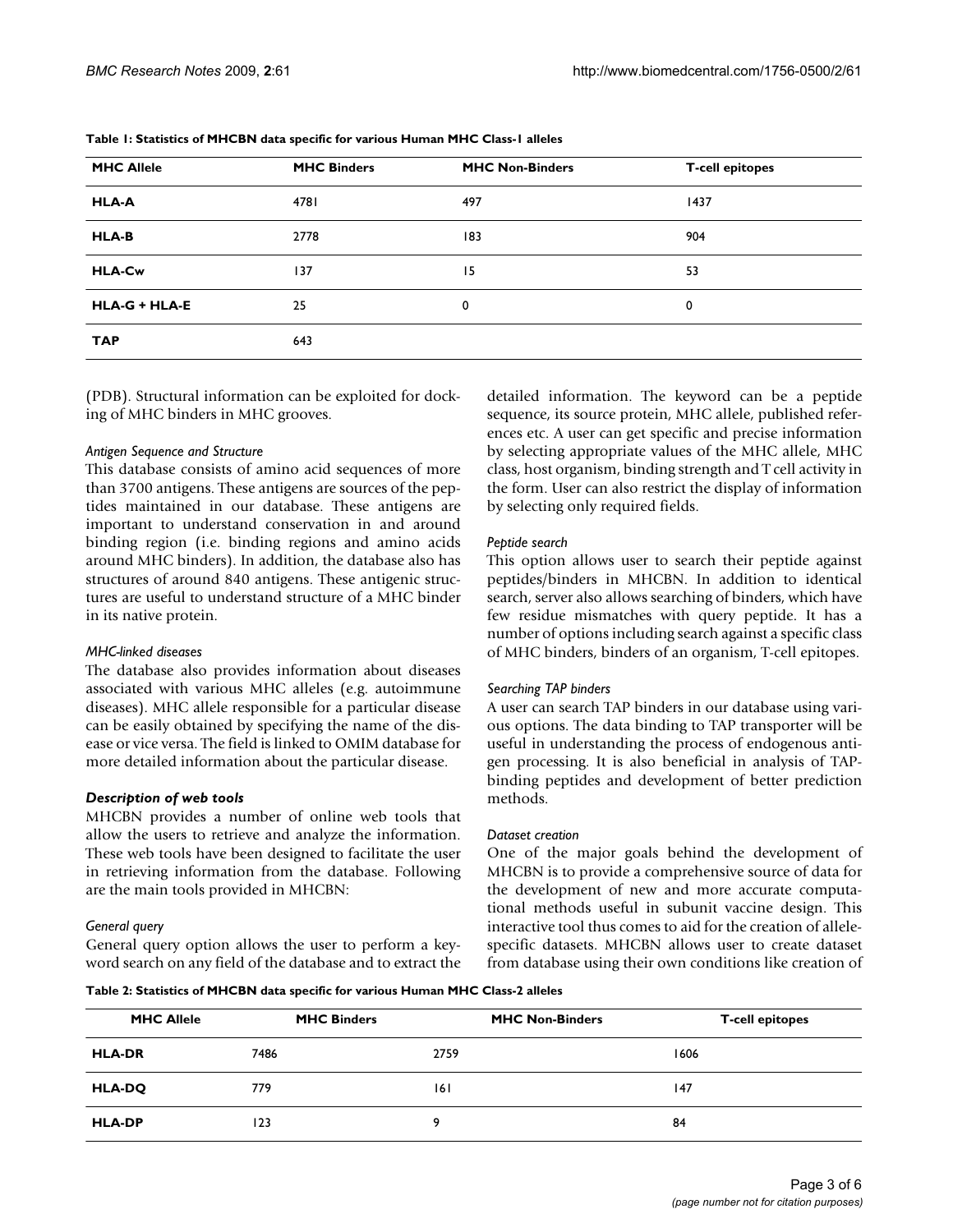| <b>MHC Allele</b> | <b>MHC Binders</b> | <b>MHC Non-Binders</b> | <b>T-cell epitopes</b> |
|-------------------|--------------------|------------------------|------------------------|
| $I - a$           | 1599               | 82                     | 738                    |
| $1-e$             | 691                | 22                     | 416                    |
| $H-2K$            | 895                | 53                     | 485                    |
| $H-2D$            | 497                | 73                     | 399                    |
| $H-2L$            | 129                | 12                     | 64                     |
| $H-2B$            | 79                 | $\mathbf 0$            | 79                     |
| $H-2Q$            | 76                 | $\mathbf 0$            | 8                      |
| $H-2s$            | 31                 | 0                      | 31                     |
| $H-2A$            | 63                 | 0                      | 8                      |
| other mhc-alleles | 45                 | --                     |                        |
| <b>TAP</b>        | 60                 |                        |                        |

#### <span id="page-3-0"></span>**Table 3: Statistics of MHCBN data specific for mouse alleles**

dataset of binders for a particular MHC allele, for specific binding affinity (high, moderate, low).

### *Peptide mapping*

This tool allows mapping of MHC binders, TAP binders and T-cell epitopes available in the database on a query protein sequence. Therefore, users can locate experimentally proven antigenic and non-antigenic regions in their query sequence. A user can map a MHC binder, nonbinder, or T cell epitopes of specific organism on the query sequence by selecting appropriate value of host organism and type of peptides for mapping in the peptide mapping form.

### *Online data submission*

The database has a facility for online submission of MHC binding, non-binding peptides and T-cell epitopes. This will help us in maintaining the comprehensive database up-to-date. In order to maintain the quality, the database team cross-checks the submitted entries before inclusion in the database.

### *BLAST search against MHC/antigenic sequences*

This tool allows BLAST [[20\]](#page-5-3) search of query protein sequence against database of MHC alleles or antigenic peptide sequences. The BLAST search is useful in determining whether the query sequence belongs to MHC molecules or not.

### *MHC-linked disease search*

The updated version of MHCBN database also provides information about diseases associated with various MHC alleles (autoimmune disease). One can simply enter the name of the disease and click submit button to find out

#### <span id="page-3-1"></span>**Table 4: Statistics of MHCBN data for other organism's alleles**

| <b>MHC Allele</b>              | <b>MHC Binders</b> | <b>MHC Non-Binders</b> | <b>T-cell epitopes</b> |  |  |
|--------------------------------|--------------------|------------------------|------------------------|--|--|
| RTI(rat)                       | 6                  | 151                    | 33                     |  |  |
| Patr(chimpanzee)               | 21                 | 0                      | 21                     |  |  |
| mamu(monkey)                   | 203                | 59                     | 87                     |  |  |
| Other mhc-alleles(Saoe, ELA-A) | 6                  | 0                      | $4 + 2$                |  |  |
| <b>TAP</b>                     | 350                |                        |                        |  |  |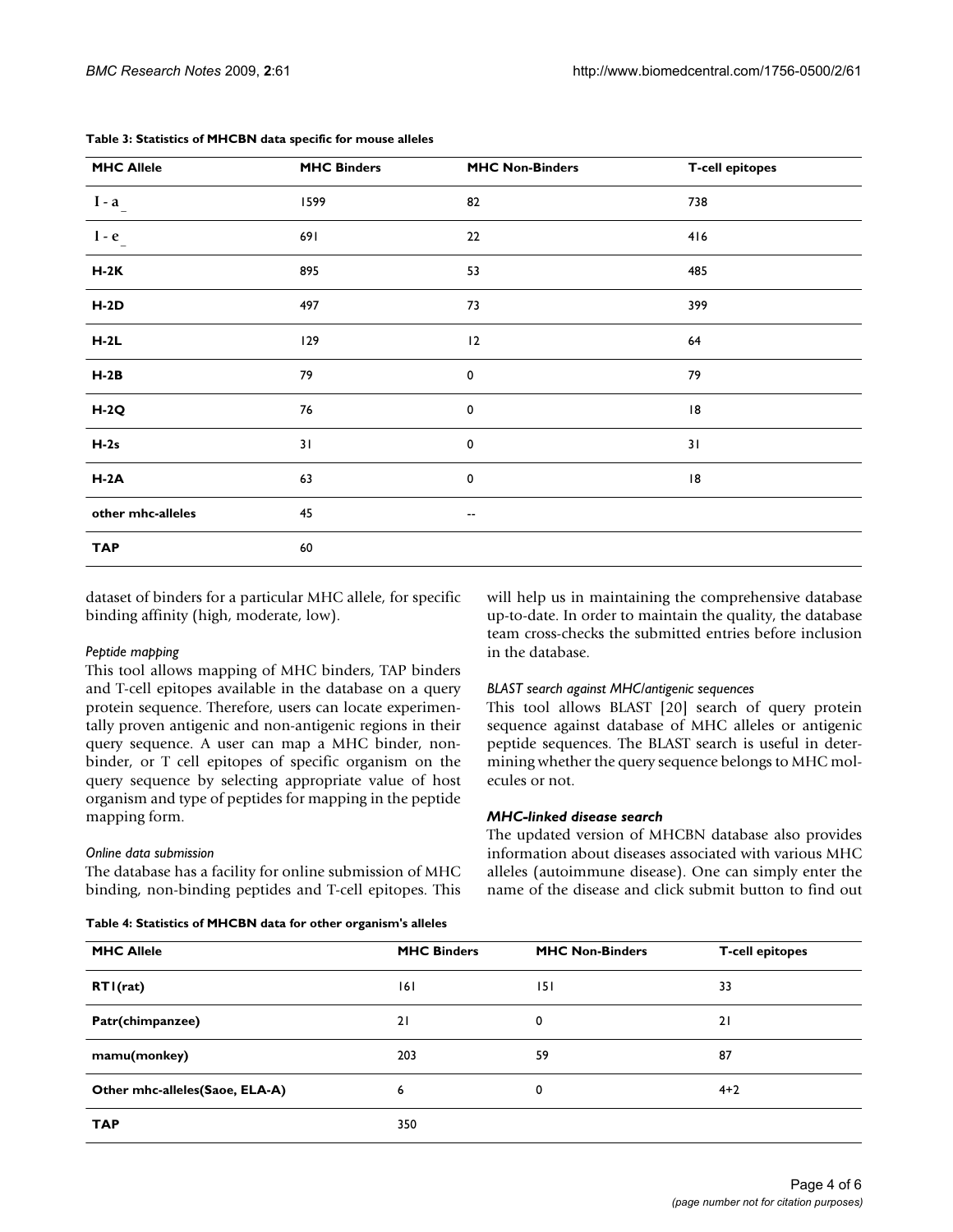the MHC alleles associated with that disease or enter the name of the allele and find the diseases associated with that particular MHC allele. For example, MHC alleles responsible for rheumatoid arthritis can be easily obtained by specifying the name of disease or vice versa. This field is linked to OMIM database for more detailed information about a particular disease.

### **Conclusion**

The aim of developing and maintaining MHCBN database is to facilitate immunologists in understanding the immune system. Researchers working in the field of immunology particularly in subunit vaccine designing are heavily using this database. Developers are using the data from MHCBN for testing and training their methods. Recently, a mega project has been initiated at NIAID for creating a repository of epitopes. The IEDB is a major resource of epitopes and has more entries than any other existing database in this filed. The question arises then is whether it's worth to maintain a database like MHCBN which has got moderate size in comparison to IEDB. Authors feel that it is worth maintaining MHCBN as it has a number of entries and web tools, which are not available at IEDB. MHCBN has a total of 16035 peptide entries that can not found in IEDB. Similarly, the IEDB has 21029 entries (19883 unique peptides) distinct from MHCBN. It is also worth to have more than one comprehensive database in a field in order to provide alternate sources of information in case of unavailability or failures of one database. Thus, this database will complement the existing databases in serving scientific community. Following are major unique features not available in other resources. We are continuously extracting MHC binders and T-cell epitopes from literature since 2002 and curating data manually, thus we have a lot of epitopes/binders not available in IEDB. In addition, this database maintains information about MHC non-binders and TAP binders too, which are not maintained in any existing database. One of the powerful and unique features of MHCBN is integration of web tools. Integration of BLAST allows user to search their query sequence against known antigens and MHC alleles. This allows user to know whether their sequence is antigenic or not. Similarly, peptide mapping tool allows user to scan/identify known experimentally proved antigenic regions in their protein sequence. This is important to identify the therapeutic potential of a protein. In addition we provide information about MHC linked diseases too. In summary, MHCBN has a number of web tools, which allow extracting useful information from this database. We are working to integrate more tools and adding other type of information like comprehensive information of existing subunit vaccines (e.g. failed, in clinical phase).

#### **Competing interests**

The authors declare that they have no competing interests.

#### **Authors' contributions**

MB originally developed the databases. SL updated the database and put >3000 entries as well as modified the front end of the database. SL also prepared the manuscript. GPSR conceived the project, coordinated it and refined the manuscript drafted by SL.

#### **Acknowledgements**

We are thankful to Council of Scientific and Industrial Research (CSIR) and Department of Biotechnology (DBT), Govt. of India, for financial assistance.

#### **References**

- <span id="page-4-0"></span>1. Schirle M, Weinschenk T, Stevanovic S: **[Combining computer](http://www.ncbi.nlm.nih.gov/entrez/query.fcgi?cmd=Retrieve&db=PubMed&dopt=Abstract&list_uids=11687234) [algorithms with experimental approaches permits the rapid](http://www.ncbi.nlm.nih.gov/entrez/query.fcgi?cmd=Retrieve&db=PubMed&dopt=Abstract&list_uids=11687234) and accurate identification of T cell epitopes from defined [antigens.](http://www.ncbi.nlm.nih.gov/entrez/query.fcgi?cmd=Retrieve&db=PubMed&dopt=Abstract&list_uids=11687234)** *J Immunol Methods* 2001, **257:**1-16.
- <span id="page-4-1"></span>2. Rammensee H, Bachmann J, Emmerich NP, Bachor OA, Stevanovic S: **[SYFPEITHI: database for MHC ligands and peptide motifs.](http://www.ncbi.nlm.nih.gov/entrez/query.fcgi?cmd=Retrieve&db=PubMed&dopt=Abstract&list_uids=10602881)** *Immunogenetics* 1999, **50:**213-219.
- <span id="page-4-2"></span>3. Schonbach C, Koh JLY, Flower DR, Wong L, Brusic V: **[FIMM, a data](http://www.ncbi.nlm.nih.gov/entrez/query.fcgi?cmd=Retrieve&db=PubMed&dopt=Abstract&list_uids=11752300)[base of functional molecular immunology: update 2002.](http://www.ncbi.nlm.nih.gov/entrez/query.fcgi?cmd=Retrieve&db=PubMed&dopt=Abstract&list_uids=11752300)** *Nucleic Acids Res* 2002, **30:**226-229.
- <span id="page-4-3"></span>4. Korber BTM, Moore JP, Brander C, Walker BD, Haynes BF, Koup R: **HIV Molecular Immunology Compendium.** Los Alamos National Laboratory, Theoretical Biology and Biophysics, Los Alamos, NM; 1998.
- <span id="page-4-4"></span>5. Brusic V, Rudy G, Harrison LC: **[MHCPEP, a database of MHC](http://www.ncbi.nlm.nih.gov/entrez/query.fcgi?cmd=Retrieve&db=PubMed&dopt=Abstract&list_uids=9399876)[binding peptides: update 1997.](http://www.ncbi.nlm.nih.gov/entrez/query.fcgi?cmd=Retrieve&db=PubMed&dopt=Abstract&list_uids=9399876) 26:**368-371.
- <span id="page-4-5"></span>6. Bhasin M, Singh H, Raghava GPS: **[MHCBN: A comprehensive](http://www.ncbi.nlm.nih.gov/entrez/query.fcgi?cmd=Retrieve&db=PubMed&dopt=Abstract&list_uids=12651731) [database of MHC binding and non-binding peptides.](http://www.ncbi.nlm.nih.gov/entrez/query.fcgi?cmd=Retrieve&db=PubMed&dopt=Abstract&list_uids=12651731)** *Bioinformatics* 2003, **19(5):**665-6.
- <span id="page-4-6"></span>7. Blythe MJ, Doytchinova IA, Flower DR: **[JenPep: a database of](http://www.ncbi.nlm.nih.gov/entrez/query.fcgi?cmd=Retrieve&db=PubMed&dopt=Abstract&list_uids=11934742) [quantitative functional peptide data for immunology.](http://www.ncbi.nlm.nih.gov/entrez/query.fcgi?cmd=Retrieve&db=PubMed&dopt=Abstract&list_uids=11934742)** *Bioinformatics* 2002, **18:**434-439.
- 8. McSparron H, Blythe MJ, Zygouri C, Doytchinova IA, Flower DR: **[A](http://www.ncbi.nlm.nih.gov/entrez/query.fcgi?cmd=Retrieve&db=PubMed&dopt=Abstract&list_uids=12870921) [Novel Computational Information Resource for Immunobi](http://www.ncbi.nlm.nih.gov/entrez/query.fcgi?cmd=Retrieve&db=PubMed&dopt=Abstract&list_uids=12870921)[ology and Vaccinology.](http://www.ncbi.nlm.nih.gov/entrez/query.fcgi?cmd=Retrieve&db=PubMed&dopt=Abstract&list_uids=12870921)** *J Chem Inf Comput Sci* 2003, **43:**1276-1287.
- <span id="page-4-7"></span>9. Toseland CP, Clayton DJ, McSparron H, Hemsley SL, Blythe MJ, Paine K, Doytchinova IA, Guan P, Hattotuwagama CK, Flower DR: **[Anti-](http://www.ncbi.nlm.nih.gov/entrez/query.fcgi?cmd=Retrieve&db=PubMed&dopt=Abstract&list_uids=16305757)[Jen: a quantitative immunology database integrating func](http://www.ncbi.nlm.nih.gov/entrez/query.fcgi?cmd=Retrieve&db=PubMed&dopt=Abstract&list_uids=16305757)tional, thermodynamic, kinetic, biophysical, and cellular [data.](http://www.ncbi.nlm.nih.gov/entrez/query.fcgi?cmd=Retrieve&db=PubMed&dopt=Abstract&list_uids=16305757)** *Immunome Res* 2005, **1(1):**4.
- <span id="page-4-8"></span>10. Peters B, Sidney J, Bourne P, Bui HH, Buus S, Doh G, Fleri W, Kronenberg M, Kubo R, Lund O, Nemazee D, Ponomarenko JV, Sathiamurthy M, Schoenberger S, Stewart S, Surko P, Way S, Wilson S, Sette A: **[The immune epitope database and analysis resource:](http://www.ncbi.nlm.nih.gov/entrez/query.fcgi?cmd=Retrieve&db=PubMed&dopt=Abstract&list_uids=15760272) [from vision to blueprint.](http://www.ncbi.nlm.nih.gov/entrez/query.fcgi?cmd=Retrieve&db=PubMed&dopt=Abstract&list_uids=15760272)** *PLoS Biol* 2005, **3(3):**e91.
- 11. Peters B, Sidney J, Bourne P, Bui HH, Buus S, Doh G, Fleri W, Kronenberg M, Kubo R, Lund O, Nemazee D, Ponomarenko JV, Sathiamurthy M, Schoenberger SP, Stewart S, Surko P, Way S, Wilson S, Sette A: **[The design and implementation of the immune](http://www.ncbi.nlm.nih.gov/entrez/query.fcgi?cmd=Retrieve&db=PubMed&dopt=Abstract&list_uids=15895191) [epitope database and analysis resource.](http://www.ncbi.nlm.nih.gov/entrez/query.fcgi?cmd=Retrieve&db=PubMed&dopt=Abstract&list_uids=15895191)** *Immunogenetics* 2005, **57(5):**326-36.
- <span id="page-4-9"></span>12. Peters B, Sette A: **[Integrating epitope data into the emerging](http://www.ncbi.nlm.nih.gov/entrez/query.fcgi?cmd=Retrieve&db=PubMed&dopt=Abstract&list_uids=17479127) [web of biomedical knowledge resources.](http://www.ncbi.nlm.nih.gov/entrez/query.fcgi?cmd=Retrieve&db=PubMed&dopt=Abstract&list_uids=17479127)** *Nat Rev Immunol* 2007, **7(6):**485-90.
- <span id="page-4-10"></span>13. Singh H, Raghava GP: **[ProPred: Prediction of HLA-DR binding](http://www.ncbi.nlm.nih.gov/entrez/query.fcgi?cmd=Retrieve&db=PubMed&dopt=Abstract&list_uids=11751237) [sites.](http://www.ncbi.nlm.nih.gov/entrez/query.fcgi?cmd=Retrieve&db=PubMed&dopt=Abstract&list_uids=11751237)** *Bioinformatics* 2001, **17:**1236-1237.
- 14. Singh H, Raghava GP: **[ProPred1: prediction of promiscuous](http://www.ncbi.nlm.nih.gov/entrez/query.fcgi?cmd=Retrieve&db=PubMed&dopt=Abstract&list_uids=12761064) [MHC Class-I binding sites.](http://www.ncbi.nlm.nih.gov/entrez/query.fcgi?cmd=Retrieve&db=PubMed&dopt=Abstract&list_uids=12761064)** *Bioinformatics* 2003, **19(8):**1009-14.
- <span id="page-4-11"></span>15. Bhasin M, Raghava GPS: **[Analysis and prediction of affinity of](http://www.ncbi.nlm.nih.gov/entrez/query.fcgi?cmd=Retrieve&db=PubMed&dopt=Abstract&list_uids=14978300) [TAP binding peptides using cascade SVM.](http://www.ncbi.nlm.nih.gov/entrez/query.fcgi?cmd=Retrieve&db=PubMed&dopt=Abstract&list_uids=14978300)** *Protein Sci* 2004, **13(3):**596-607.
- 16. Doytchinova I, Hemsley S, Flower DR: **[Transporter Associated](http://www.ncbi.nlm.nih.gov/entrez/query.fcgi?cmd=Retrieve&db=PubMed&dopt=Abstract&list_uids=15557175) [with Antigen Processing Preselection of Peptides Binding to](http://www.ncbi.nlm.nih.gov/entrez/query.fcgi?cmd=Retrieve&db=PubMed&dopt=Abstract&list_uids=15557175)**